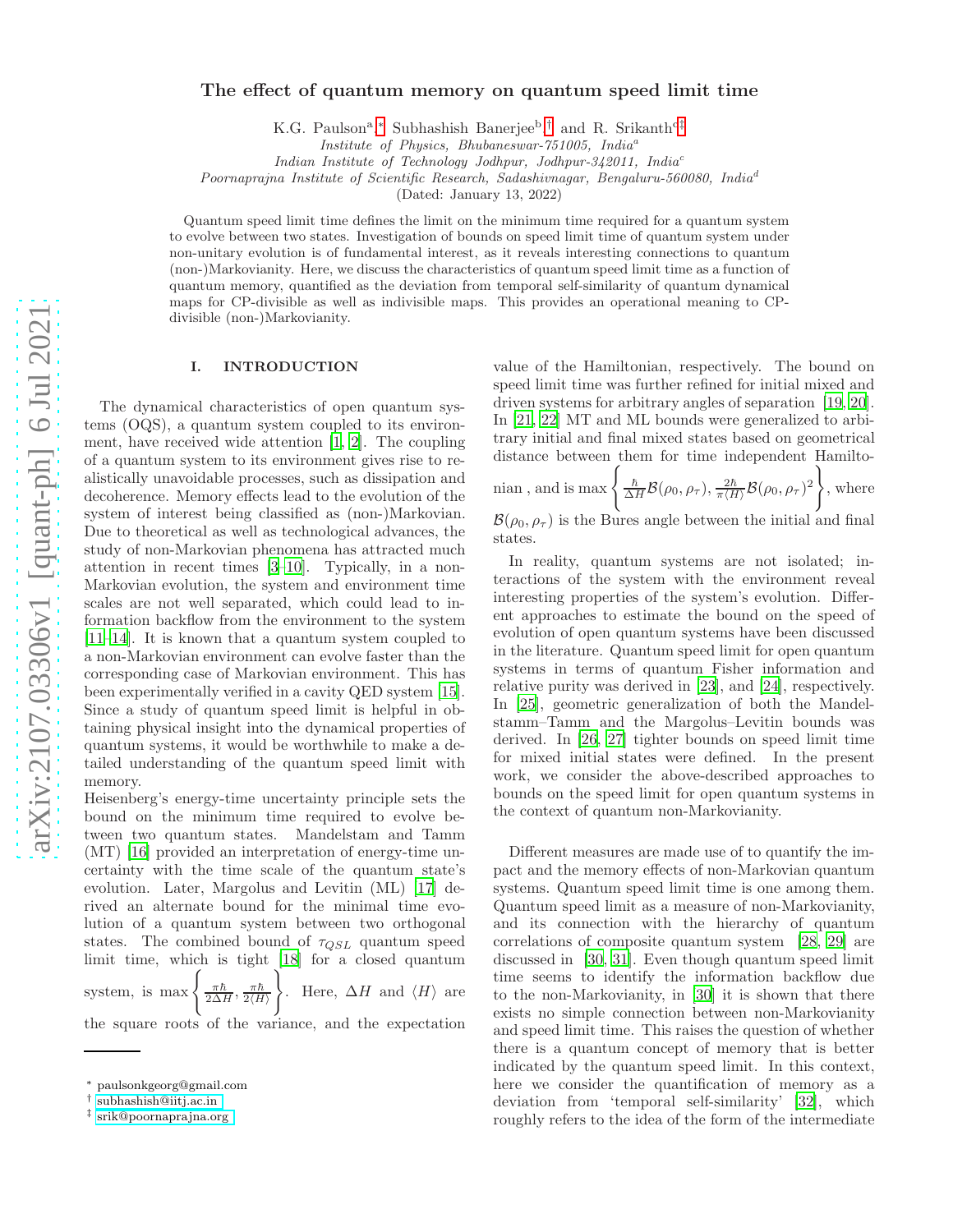map being independent of the initial time. It is known to be equivalent to the dynamical semigroup, and thus provides a concept of non-Markovianity weaker than non-divisibility and information backflow.

In this work, we consider the effect of non-Markovianity of single-qubit channels on the evolution of quantum states. We use both unital and non-unital maps and show that quantum speed limit time is inversely proportional to the measure of quantum memory. The quantum speed limit calculations based on relative purity, quantum Fisher information, and geometrical distance are made, and the dependence on quantum memory is established.

The present work is organized as follows. In Sec. II, we discuss the quantification of non-Markovianity as a deviation from the temporal self-similarity and quantum speed limit time based on relative purity. Sec. III discusses the effect of quantum non-Markovianity on speed limit time, and the cases of both dissipative and dephasing channels are considered. Quantum speed limit as a function of quantum Fisher information is estimated, and its behavior is discussed. A tighter bound on quantum speed limit time based on Bures angle is defined, and the effect of memory on it is given in Sec. IV. In Sec. V, we consider the speed limit time for mixed initial states, followed by the concluding remarks in Sec VI.

### II. PRELIMINARIES

Here we briefly discuss the time-local master equation which would be used to generate the non-Markovian channels. We also lay down the recently developed measure of non-Markovianity based on temporal selfsimilarity.

#### A. Time Local Master Equation

The master equation local in time for a d-dimensional quantum system can be canonically written in the form,

$$
\dot{\rho} = \mathcal{L}(\rho_t) = \frac{-i}{h} [H(t), \rho_t] \n+ \sum_{\mu=1}^{d^2-1} \gamma_{\mu}(t) \bigg[ L_{\mu}(t) \rho_t L_{\mu}^{\dagger}(t) - \frac{1}{2} \{ L_{\mu}^{\dagger}(t) L_{\mu}(t), \rho_t \} \bigg],
$$
\n(1)

where  $\{L_{\mu}(t)\}\$ forms an orthonormal basis set of traceless operators, i.e.,  $Tr[L_{\mu}(t)] = 0$ ,  $Tr[L_{m}^{\dagger}(t)L_{n}(t)] = \delta_{mn}$ , and  $H(t)$  is a Hermitian operator. Also,  $\gamma_{\mu}(t)$  and  $L_{\mu}(t)$ are the time dependant decoherence rates and decoherence operators, respectively. The decoherence rate  $\gamma_{\mu}$  is uniquely defined and invariant under unitary transformations. The value of  $\gamma_{\mu}(t)$  determines the nature of the interaction of a system with its environment. If the decoherence rate is positive, the quantum channel is divisible. On the other hand, if  $\gamma_{\mu}(t)$  is negative, then the evolution would be CP-indivisible.

The memoryless master equation of Linblad form under Born-Markov and rotation wave approximations is,

$$
\dot{\rho} = \frac{-i}{h} [H, \rho] + \sum_{\mu=1}^{d^2-1} \gamma_{\mu} \bigg[ L_{\mu} \rho L_{\mu}^{\dagger} - \frac{1}{2} \{ L_{\mu}^{\dagger} L_{\mu}, \rho \} \bigg].
$$

#### B. Measure of non-Markovianity

In [\[32\]](#page-6-9) a measure of non-Markovianity as a deviation from temporal self-similarity was defined as,

<span id="page-1-0"></span>
$$
\zeta = \min_{\mathcal{L}^*} \frac{1}{T} \int_0^T ||\mathcal{L}(t) - \mathcal{L}^*|| dt, \tag{2}
$$

where,  $||A|| = Tr\sqrt{A A^{\dagger}}$  is the trace norm of the operator,  $\mathcal{L}(t)$  and  $\mathcal{L}^*$  are the generators at non-Markovian and Markovian evolutions, respectively.  $\zeta = 0$  iff the channel is a quantum dynamical semigroup (QDS) and is greater than zero for a deviation from QDS.

#### C. Quantum Speed Limit

Quantum speed limit time defines a bound on the minimum time required for a quantum system to evolve between two states. This is estimated in the case of open quantum system using different distance measures for quantum states. Thus, for example, there is the bound analogous to the MT bound based on the relative purity [\[24\]](#page-6-1) for open quantum systems. Another MT type bound, in which speed limit is derived in terms of variance of the generator, was obtained as a function of quantum Fisher information for non-unitary evolution [\[23\]](#page-6-0). MT and ML type bounds on speed limit time based on a geometrical distance between the initial and final states, which is a tighter bound, was developed in [\[22\]](#page-5-13). We study quantum speed limit time as a function of memory for pure as well as mixed initial states.

### III. IMPACT OF QUANTUM MEMORY ON QUANTUM SPEED LIMIT TIME

Here we examine the effect of memory on the speed of quantum evolution for various quantum processes. Dephasing [\[33\]](#page-6-10) and dissipative processes are taken into consideration. We consider divisible and indivisible non-Markovian quantum maps [\[34](#page-6-11)], and connections between memory and quantum speed limit time are established. To this end, initially, the case of the CP divisible model is considered. We begin with the MT bound based on relative purity. A bound analogous to the MT bound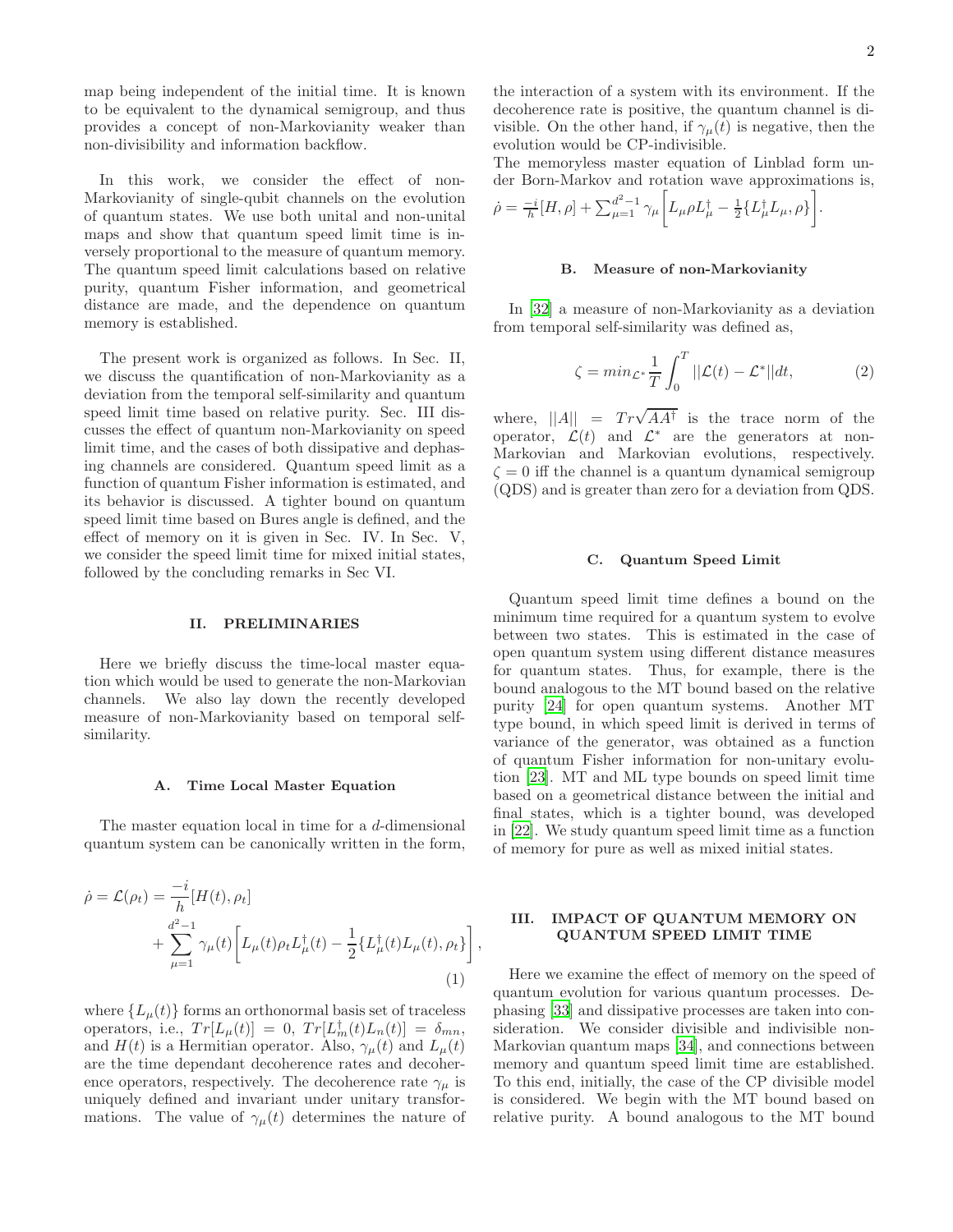based on the relative purity [\[24](#page-6-1)] for open quantum system in which reference is made to the initial state and the dynamical map is,

$$
\tau_{QSL} \ge \frac{|\cos \theta - 1| \text{tr} \rho_0^2}{\text{tr}[(\mathcal{L}^\dagger \rho_0)^2]} \ge \frac{4\theta^2 \text{tr} \rho_0^2}{\pi^2 \sqrt{\text{tr}[(\mathcal{L}^\dagger \rho_0)^2]}},\qquad(3)
$$

where  $\theta = \cos^{-1}[\mathcal{P}(t)]$  with  $\theta \in [0, \pi/2], \mathcal{P}(t) =$  $tr(\rho_t \rho_0)/tr(\rho_0^2)$  is the relative purity of initial and final states. Here,  $v = \sqrt{tr[(\mathcal{L}^{\dagger}\rho_0)^2]}$  gives and upper bound to the speed of the evolution. The generalization of timedependent  $\mathcal{L}(t)$  is

<span id="page-2-2"></span>
$$
\tau_{QSL} \ge \frac{4\theta^2 tr \rho_0^2}{\pi^2 \sqrt{tr[(\mathcal{L}^\dagger \rho_0)^2]}}.\tag{4}
$$

Here  $\overline{X} = \tau_{QSL}^{-1} \int_0^{\tau_{QSL}} X dt$ .

Interestingly, in some recent works [\[35](#page-6-12), [36\]](#page-6-13), a thermodynamic interpretation was provided for the terms which arise in the QSL equation in a scenario where quantum systems are governed by time-local master equations.

### A. Dephasing quantum channels

The dynamics of a quantum system under a dephasing process is given by,

<span id="page-2-0"></span>
$$
\dot{\rho_t} = \gamma(t)(\sigma_z \rho_t \sigma_z - \rho_t). \tag{5}
$$

The initial state

<span id="page-2-1"></span>
$$
\rho_0 = \frac{1}{2} \begin{pmatrix} 1 - r_z & r_x - ir_y \\ r_x + ir_y & 1 + r_z \end{pmatrix},
$$
(6)

where  $r = (r_x, r_y, r_z)$ ,  $r \in \mathbb{R}^3$ , and  $||r|| \leq 1$  evolves to

$$
\rho_t = \frac{1}{2} \begin{pmatrix} 1 - r_z & (r_x - ir_y)p_t \\ (r_x + ir_y)p_t & 1 + r_z \end{pmatrix},
$$
(7)

where  $p_t = e^{-\Lambda_t}$ ,  $\Lambda_t = \int_0^t \gamma(t) dt$ , decoherence rate  $\gamma(t) =$  $-\frac{\dot{p}_t}{2p_t}$ , and  $p_t$  is the decoherence function. In order to make use of the measure of non-Markovianity  $\zeta$  (eq. [2\)](#page-1-0), we note that for the dephasing process, Eq. [\(5\)](#page-2-0),  $\mathcal{L} - \mathcal{L}^* =$  $(\gamma^* - \gamma)(|\phi^+\rangle\langle\phi^+| - |\phi^-\rangle\langle\phi^-|)$ , with  $|\phi^{\pm}\rangle$  being the Bell diagonal states.

Quantum speed limit in this case is,

$$
\tau_{QSL} = \frac{4\sqrt{2}\cos^{-1}(\mathcal{P})^2 tr \rho_0^2}{\pi^2/\tau \int_0^\tau \left|\frac{\dot{p}_t}{p_t} \sqrt{r_x^2 + r_y^2}\right| dt}.
$$
\n(8)

Here  $\mathcal{P}(t) = (1 + p_t(r_x^2 + r_y^2) + r_z^2)/(1 + r_x^2 + r_y^2 + r_z^2)$  is the relative purity and we have  $2tr\rho_0^2 = 1 + r_x^2 + r_y^2 + r_z^2$ . Non-Markovianity and speed limit are calculated for different decoherence functions corresponding to CP-divisible and indivisible quantum channels. Their details are given below.

## *1. CP-divisible phase damping channel; Ornstein–Uhlenbeck noise (OUN)*

OUN noisy channel even though Markovian from the perspective of the CP-divisibility criteria, is non-Markovian [\[32,](#page-6-9) [37](#page-6-14)]. The decoherence function of OUN is [\[38\]](#page-6-15),

$$
p_t = e^{\frac{-\mu}{2} \{t + \frac{1}{\Gamma}(e^{-\Gamma t} - 1)\}},\tag{9}
$$

while the decoherence rate is,

$$
\gamma(t) = \frac{\mu(1 - e^{-\Gamma t})}{4}.
$$
\n(10)

This channel is not CP-indivisible,  $\gamma(t)$  is positive for all values of t. Nevertheless, it is non-Markovian, according to the measure eq. [2,](#page-1-0) by virtue of its deviation from the QDS. The Markovian regime is achieved in the limit  $\frac{1}{\Gamma} \rightarrow$  $\infty$ , with the corresponding decoherence function being  $p^*(t) = e^{-\mu t/2}$ . The quantum speed limit time, as a function of non-Markovianity, is calculated for the initial state  $\frac{1}{\sqrt{2}}$  $\frac{1}{2}(|0\rangle + |1\rangle)$ , and is depicted in Fig. [1.](#page-3-0)

## *2. P-indivisible phase damping; Random Telegraph noise (RTN)*

RTN channel [\[39](#page-6-16)], is non-Markovian according to the information backflow and CP-divisibility criteria. The decoherence function in this case [\[38](#page-6-15)] has the form  $p_t =$ 

$$
e^{-\mu t} \Big[ \cos \left( \sqrt{[(\frac{2a}{\mu})^2 - 1]} \mu t \right) + \frac{\sin \left( \sqrt{[(\frac{2a}{\mu})^2 - 1]} \mu t \right)}{\sqrt{(\frac{2a}{\mu})^2 - 1}} \Big].
$$
 The

parameters  $\alpha$  and  $\mu$  correspond to the strength of the system-environment coupling and the fluctuation rate of the RTN, respectively. There are two regimes of the system dynamics. For  $\frac{a}{\mu} < 0.5$ , the channel corresponds to the the purely damping regime of Markovian dynamics, and damped oscillations for  $\frac{a}{\mu} > 0.5$  correspond to the non-Markovian evolution. Figure [1](#page-3-0) depicts that quantum speed limit time decreases as memory increases, indicated by increase in the value of  $\zeta$ , for an initial pure state, as indicated in the figure caption.

#### B. Amplitude damping channel

After the two unital channels discussed above, we now consider a non-unital channel comprising of the Jaynes-Cummings model for a two-level system resonantly coupled to a leaky single-mode cavity. The non-unitary generator of the reduced dynamics of the system is

$$
\dot{\rho} = \gamma_i \left( \sigma_- \rho_t \sigma_+ - \frac{1}{2} \sigma_+ \sigma_- \rho_t - \frac{1}{2} \rho_t \sigma_+ \sigma_- \right), \qquad (11)
$$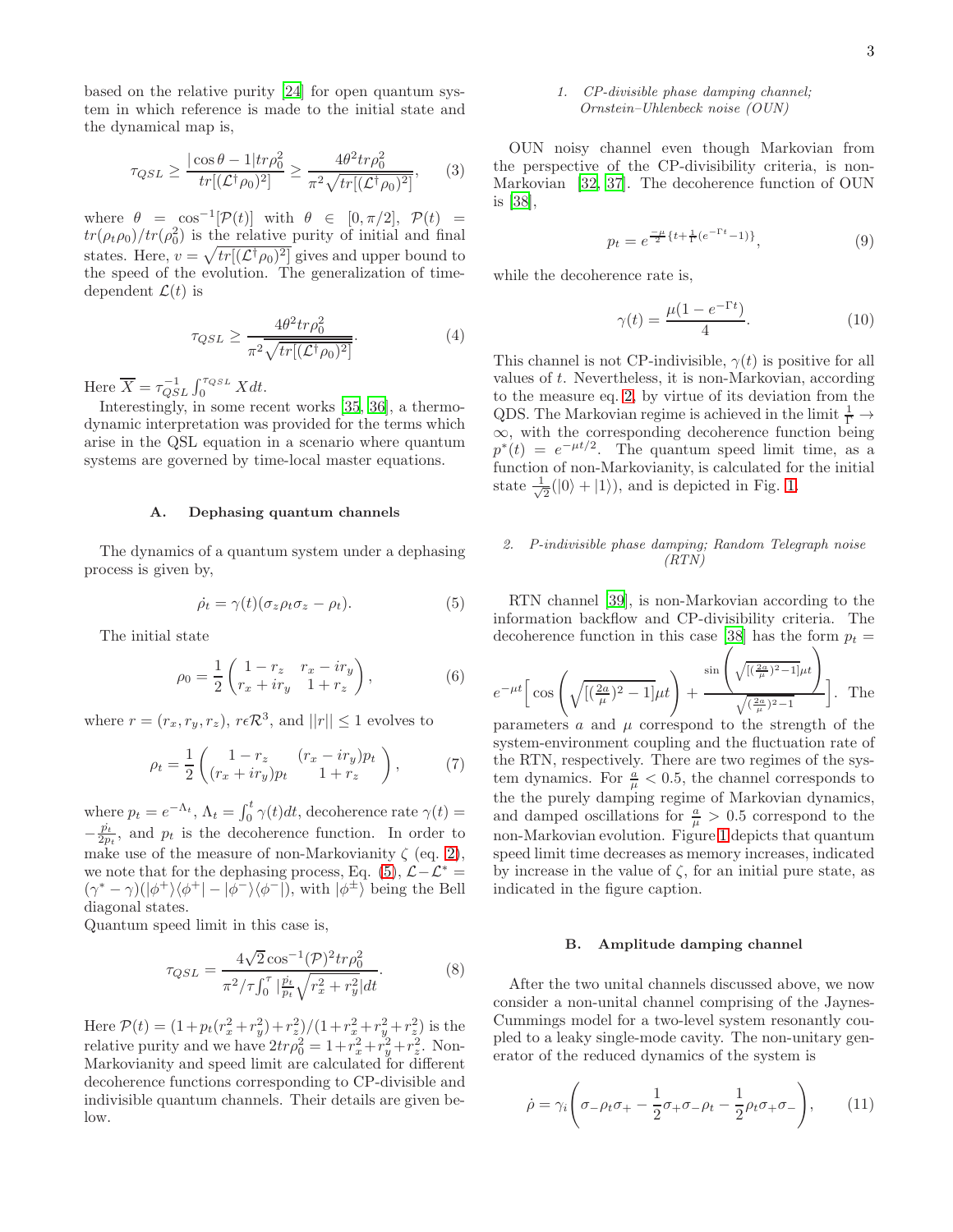

<span id="page-3-0"></span>FIG. 1. Quantum speed limit time  $\tau_{QSL}$  is plotted as a function of measure of non-Markovianity  $\zeta$  for the case OUN, RTN and NMAD channels. Quantum speed limit time  $\tau_{QSL}$  is estimated for the initial states  $\frac{1}{\sqrt{2}}[|0\rangle + |1\rangle]$  for OUN and RTN channels, respectively and  $|1\rangle\langle 1|$  for NMAD. The channel parameter  $\Gamma = 0.1\gamma$  (NMAD, OUN),  $\frac{a}{\gamma} = 0.6$  (RTN), and actual driving time  $\tau = 1$ .

where  $\sigma_{\pm} = \frac{1}{2} (\sigma_x \mp i \sigma_y)$ .

For the initial state, Eq. [6,](#page-2-1) the time evolved reduced density matrix becomes,

<span id="page-3-2"></span>
$$
\rho_t = \frac{1}{2} \begin{pmatrix} 2 - (1+r_z)|p_t|^2 & (r_x - ir_y)p_t \\ (r_x + ir_y)p_t & (1+r_z)|p_t|^2 \end{pmatrix},\tag{12}
$$

where  $p_t = e^{-\Lambda_t/2}$ ,  $\Lambda_t = \int_0^t \gamma(t) dt$ . Also,  $\gamma(t) = -\frac{2p_t}{p_t}$ , and  $p_t = e^{-\Gamma t/2} \left( \sinh(dt/2)d \cosh(dt/2) + \Gamma \sinh(dt/2) \right)$ with the time dependent decoherence rate,

$$
\gamma(t) = \frac{2\mu\Gamma\sinh(dt/2)}{d\cosh(dt/2) + \Gamma\sinh(dt/2)}.\tag{13}
$$

Here  $d = \sqrt{\Gamma^2 - 2\mu\Gamma}$ ,  $\Gamma$  is the spectral width of the reservoir, and  $\mu$  is the coupling strength between the qubit and the cavity field.

The measure of non-markovianity  $\zeta = \min_{\gamma^*} \frac{1}{\tau} \int_0^{\tau} |\gamma(t) - \gamma(t)|$  $\gamma^*$   $(1+\sqrt{2})dt$ . For this scenario, the quantum speed limit is calculated as,

$$
\tau_{QSL} = \frac{4\sqrt{2}\cos^{-1}(\mathcal{P})^2 tr \rho_0^2}{\pi^2/\tau \int_0^\tau \left|\frac{p_t}{p_t} \sqrt{r_x^2 + r_y^2 + 4(1 + r_z^2)}\right| dt}.
$$
 (14)

The relative purity is  $\mathcal{P}(t) = (1 - r_z + p_t(r_x^2 + r_y^2 + p_t r_z(1 +$  $(r_z)/(1+r_x^2+r_y^2+r_z^2)$ . The behavior of quantum speed limit with memory, for the present case, is depicted in fig. [1.](#page-3-0)

## IV. QUANTUM FISHER INFORMATION AND SPEED LIMIT

A MT type bound, in which speed limit is derived in terms of variance of the generator, was obtained



<span id="page-3-1"></span>FIG. 2. Quantum speed limit  $V_{QSL}$  is plotted as a function of the measure of non-Markovianity  $\zeta$  for OUN, RTN and NMAD channels. Quantum speed limit  $V_{QSL}$  is estimated for the initial states  $\frac{1}{\sqrt{2}}[|0\rangle + |1\rangle]$  for OUN and RTN channels, and  $|1\rangle\langle 1|$  for NMAD. The channel parameters are  $\Gamma = 0.1\gamma$ (NMAD, OUN), and  $\frac{a}{\gamma} = 0.6$  (RTN).

as a function of quantum Fisher information for non-unitary evolution [\[23](#page-6-0)]. The Bures angle  $\mathcal{B}(\rho_0, \rho_\tau)$  =  $\arccos \sqrt{\mathcal{F}(\rho_0, \rho_\tau)}$ , where the Bures fidelity  $\mathcal{F}(\rho_0, \rho_\tau)$  is defined as

$$
\mathcal{F}(\rho_0, \rho_\tau) = \left[ tr[\sqrt{\sqrt{\rho_0} \rho_\tau \sqrt{\rho_0}}] \right]^2.
$$
 (15)

A bound on  $\mathcal{B}(\rho_0, \rho_\tau)$  can be obtained in terms of the integral of the quantum Fisher information  $F<sub>O</sub>(t)$  along the evolution path. The Bures fidelity  $\mathcal F$  is connected to the quantum Fisher information  $F_Q(t)$  [\[23\]](#page-6-0),

$$
\mathcal{F}(t, t+dt) = 1 - (dt)^{2} F_{Q}(t) / 4 + \mathcal{O}(dt)^{3}.
$$
 (16)

Quantum Fisher information is defined by  $F_Q(t)$  =  $Tr[\rho(t)L^2(t)].$  Here, the Hermitian operator  $\hat{L}(t)$  is known as the symmetric logarithimic derivative (SLD) operator. It is defined as  $d\hat{\rho}(t)/dt = (\hat{\rho}(t)\hat{L}(t) +$  $\hat{L}(t)\rho(t)/2$ . The instantaneous speed of evolution between two time intervals is proportional to the square root of quantum Fisher information. The upper bound on Bures angle is,

$$
\mathcal{B}(\rho_0, \rho_\tau) = \arccos(\sqrt{\mathcal{F}(\rho_0, \rho_\tau)}) \le \frac{1}{2} \int_0^\tau \sqrt{F_Q(t)} dt,
$$
\n(17)

and the quantum speed limit can be identified as,

$$
V_{QSL} = \frac{1}{2} \sqrt{F_Q(t)}.
$$
\n(18)

This bound is attained only if the evolution occurs on a geodesic, a condition for the MT bound for unitary evolution under a time-independent Hamiltonian.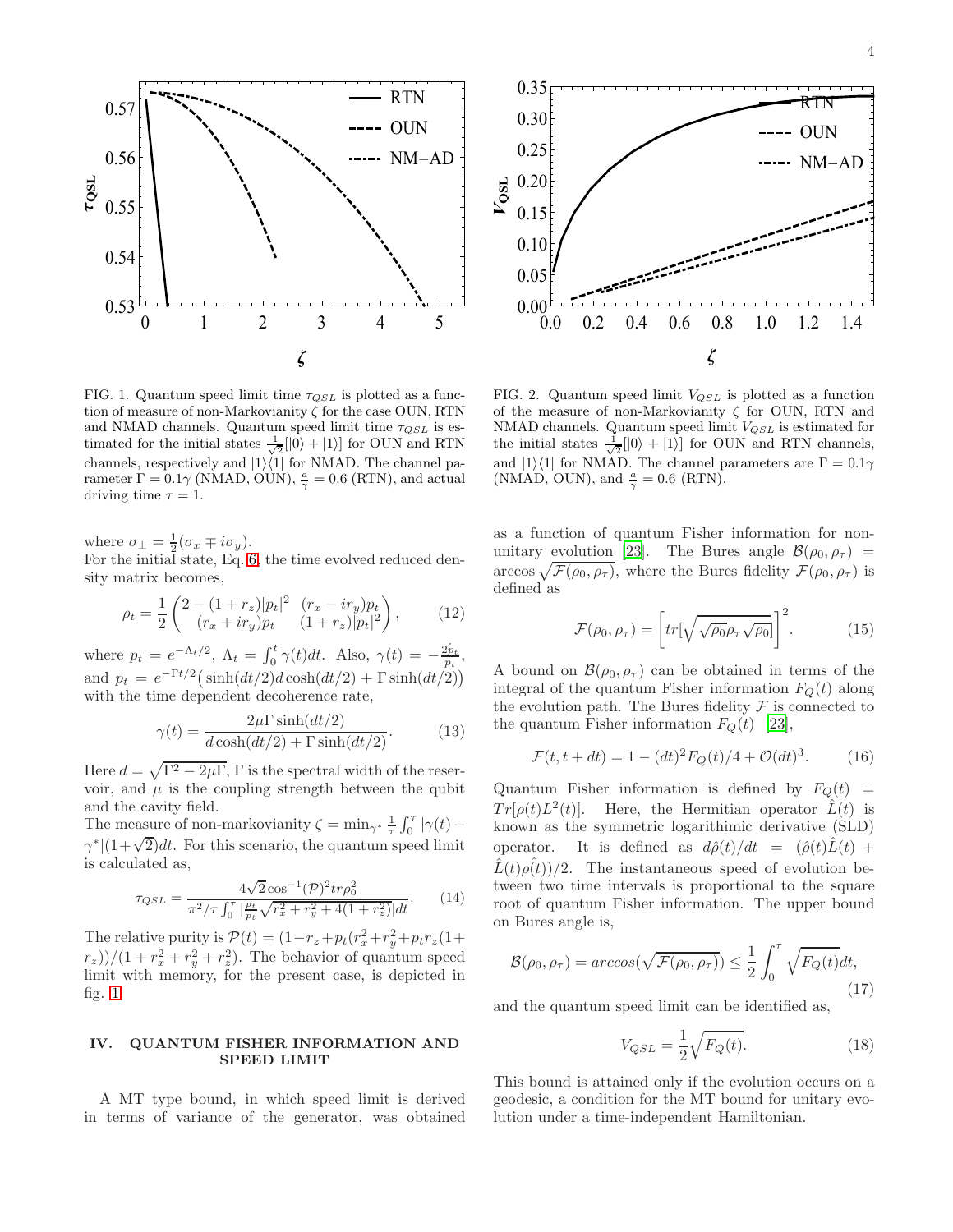We estimate the quantum speed limit  $V_{QSL}$  in terms of quantum Fisher information for CP-divisible and CPindivisible maps, for various initial pure states;  $\frac{1}{\sqrt{2}}$  $\frac{1}{2}(|0\rangle +$  $|1\rangle$  for OUN and RTN channels, and  $|1\rangle\langle1|$  for the non-markovian amplitude damping channel. In fig. [2,](#page-3-1) the quantum speed limit is seen to increase as non-Markovianity increases for both CP-divisible and indivisible channels. Thus, the evolution of quantum states is seen to increase with the strength of non-Markovianity.

## V. BURES ANGLE AND SPEED LIMIT TIME

Here we use the MT and ML-type bounds on speed limit time based on geometrical distance between the initial and final states. This is a tighter bound [\[22](#page-5-13)],

$$
\tau_{QSL} = \max\left\{\frac{1}{\Lambda_{\tau}^{op}}, \frac{1}{\Lambda_{\tau}^{tr}}, \frac{1}{\Lambda_{\tau}^{hs}}\right\} \sin^2[\mathcal{B}],\qquad(19)
$$

where  $\frac{1}{\Lambda_{\tau}^{opp}}, \frac{1}{\Lambda_{\tau}^{tr}},$  and  $\frac{1}{\Lambda_{\tau}^{hs}}$  are operator, Hilbert-Schmidt and trace norms, respectively, and

$$
\Lambda_{\tau}^{op,tr,hs} = \frac{1}{\tau} \int_0^{\tau} ||\mathcal{L}(\rho_t)||_{op,tr,hs}.
$$
 (20)

It is known that the operators satisfy the following inequality  $||A||_{op} \le ||A||_{hs} \le ||A||_{tr}$ . As a result,  $1/\Lambda_{\tau}^{op} \ge$  $1/\Lambda_{\tau}^{hs} \geq 1/\Lambda_{\tau}^{tr}$ , which shows that quantum speed limit time based on operator norm of the nonunitary generator provides the tighter bound on  $\tau_{QSL}$ . We now discuss the case for amplitude damping channels for the states in Eqn. [\(6\)](#page-2-1) and [\(12\)](#page-3-2).

$$
\tau_{QSL} = \frac{1 + r_z - p_t(r_x^2 + r_y^2 + p_t r_z (1 + r_z)) - h_1 h_{2t}}{\frac{1}{\tau} \int_0^\tau |\dot{p}_t \sqrt{r_x^2 + r_y^2 + 4p_t^2 (1 + r_z)^2} | dt},\tag{21}
$$

where we have  $h_1 = \sqrt{1 - (r_x^2 + r_y^2 + r_2^2)}$ , and  $h_{2t} =$  $\sqrt{p_t^2(2-r_x^2-r_y^2+2r_z-p_t^2(1+r_z^2))}$ . For pure states  $\sum r_i^2 = 1$ . Figure [3](#page-4-0) depicts  $\tau_{QSL}$  as a function of memory for initial excited state  $(0,1)^T$  in a dissipative process. It is evident that speed limit time decreases as memory increases.

### VI. SPEED LIMIT TIME FOR MIXED INITIAL **STATES**

We finally discuss the case for mixed initial states. MT type bound based on relative purity (Eq. [4\)](#page-2-2) for initial mixed states, is shown in fig. [4.](#page-4-1) As seen for pure initial states (fig. [1\)](#page-3-0), quantum speed limit time decreases as memory increases for mixed initial states as well. The speed limit bounds which have been discussed are not tighter with mixed initial states. In [\[40\]](#page-6-17) a combined bound on the quantum speed limit time was obtained for



<span id="page-4-0"></span>FIG. 3. Quantum speed limit time  $\tau_{QSL}$  is plotted as a function of the measure of non-Markovianity  $\zeta$  for the NMAD channel.  $\tau_{QSL}$  is estimated for the initial state  $|1\rangle\langle 1|$ . The channel parameters are  $\Gamma = 0.1\gamma$  and actual driving time  $\tau = 2\pi$ .



<span id="page-4-1"></span>FIG. 4. Quantum speed limit time  $\tau_{QSL}$  is plotted as a function of  $\zeta$  for OUN, RTN, and NMAD channels, for mixed initial states,  $r_x = \frac{1}{2}, r_y = r_z = 0$  (OUN and RTN) and  $r_x = r_y = 0, r_z = \frac{1}{2}$  (NMAD). The channel parameters are  $\Gamma = 0.1\gamma$  (NMAD,  $\tilde{\mathrm{O}}$ UN),  $\frac{a}{\gamma} = 0.6$  (RTN), and actual driving time  $\tau = 1$ .

mixed initial states by using a function of relative purity for unitary driven systems. Using the same function of relative purity, a tighter bound for initial mixed state for the open quantum system was subsequently derived in [\[26\]](#page-6-3),

$$
\tau_{QSL} = \max\left\{\frac{1}{\Lambda_{\tau}^{op}}, \frac{1}{\Lambda_{\tau}^{tr}}, \frac{1}{\Lambda_{\tau}^{hs}}\right\} \sin^2[\phi] tr\rho_0^2.
$$
 (22)

Here,  $\cos \phi$  is defined as the square root of relative purity  $(\cos \phi = \sqrt{\mathcal{P}(t)})$ . Expression of quantum speed limit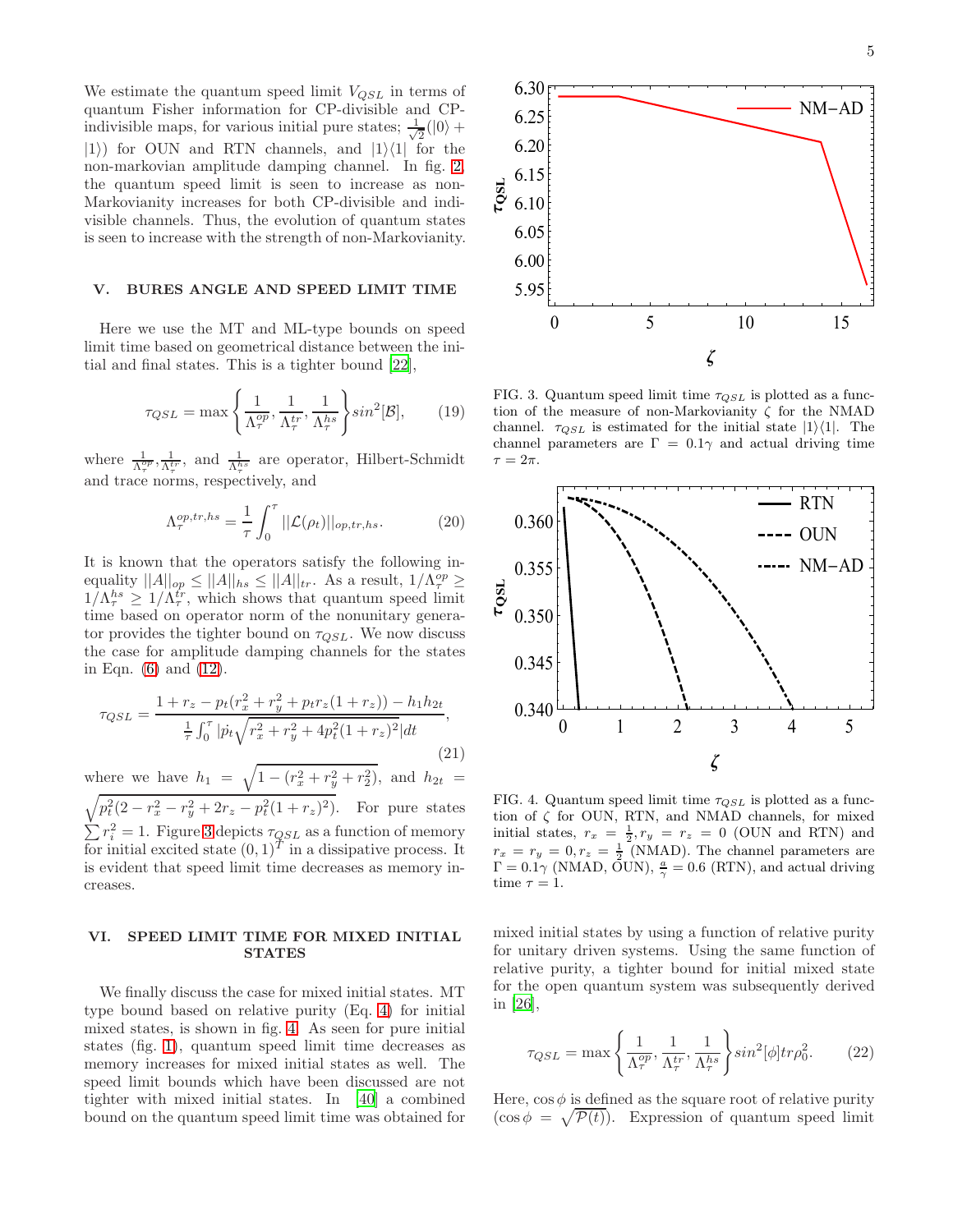

<span id="page-5-15"></span>FIG. 5. Quantum speed limit time  $\tau_{QSL}$ , Eq. [\(23\)](#page-5-14), is plotted as a function of  $\zeta$  for the NMAD channel for mixed initial state  $(r_x = r_y = 0, r_z = \frac{1}{2})$ . The channel parameters are  $Γ = 0.1γ$  and actual driving time  $τ = 2π$ .

time for states Eq.  $(6)$  and  $(12)$  for NMAD channel can be shown to be,

<span id="page-5-14"></span>
$$
\tau_{QSL} = \frac{(1 - p_t)[r_x^2 + r_y^2 + r_z(1 + p_t)(1 + r_z)]}{\frac{1}{\tau} \int_0^{\tau} |\dot{p}_t \sqrt{r_x^2 + r_y^2 + 4p_t^2(1 + r_z)^2} |dt}.
$$
 (23)

Quantum speed limit time is calculated with the initial mixed state  $(r_z = \frac{1}{2}, r_x = r_y = 0)$  for non-Markovian amplitude damping channel, and is depicted as a function

- <span id="page-5-0"></span>[1] H.-P. Breuer, F. Petruccione, *et al.*, *The theory of open quantum systems* (Oxford University Press on Demand, 2002).
- <span id="page-5-1"></span>[2] S. Banerjee, *Open Quantum Systems: Dynamics of Nonclassical Evolution*, Vol. 20 (Springer, 2018).
- <span id="page-5-2"></span>[3] N. P. Kumar, S. Banerjee, and C. Chandrashekar, Scientific reports 8, 1 (2018).
- [4] G. Thomas, N. Siddharth, S. Banerjee, and S. Ghosh, Physical Review E 97, 062108 (2018).
- [5] U. Shrikant, R. Srikanth, and S. Banerjee, Physical Review A 98, 032328 (2018).
- [6] N. P. Kumar, S. Banerjee, R. Srikanth, V. Jagadish, and F. Petruccione, Open Systems & Information Dynamics 25, 1850014 (2018).
- [7] S. Bhattacharya, S. Banerjee, and A. K. Pati, Quantum Information Processing 17, 1 (2018).
- [8] J. Naikoo, S. Dutta, and S. Banerjee, Physical Review A 99, 042128 (2019).
- [9] S. Utagi, R. Srikanth, and S. Banerjee, Quantum Information Processing 19, 1 (2020).
- <span id="page-5-3"></span>[10] J. Naikoo, S. Banerjee, and C. Chandrashekar, Physical Review A 102, 062209 (2020).

of  $\zeta$  in fig. [5.](#page-5-15) As we have noticed in the previous cases, here also speed limit time decreases as memory increases.

### VII. CONCLUSIONS

We investigated the speed of evolution of open quantum systems with pure and mixed initial states. We considered CP-divisible and indivisible non-Markovian quantum channels and showed the dependence of quantum speed limit as a function of quantum memory, quantified as the deviation from temporal self-similarity of quantum dynamical maps, which provides a weaker concept of non-Markovianity than CP-indivisibility. We estimated both Mandelstamm-Tamm (MT) and Margolous-Levitin (ML) types bound based on various distance measures between the quantum states. In the case of CP-divisible (OUN), CP-indivisible (RTN) dephasing, and dissipative (NM-AD) channels, quantum speed limit time decreases as non-Markoviainity increases. These highlight the beneficial impact of memory on the dynamics of the system of interest, exemplified here by the quantum speed limit. Our results for the OUN channel provide an operational meaning to CP-divisible (non-)Markovianity.

# ACKNOWLEDGEMENT

SB and RS acknowledge the support from the Interdisciplinary Cyber-Physical Systems (ICPS) programme of the Department of Science and Technology (DST), India, Grant No.: DST/ICPS/QuST/Theme-1/2019/6 and DST/ICPS/QuST/Theme-1/2019/14, respectively. RS also acknowledges the support of DST, India, Grant No. MTR/2019/001516.

- <span id="page-5-4"></span>[11] A. Rivas, S. F. Huelga, and M. B. Plenio, Reports on Progress in Physics 77, 094001 (2014).
- [12] H.-P. Breuer, E.-M. Laine, J. Piilo, and B. Vacchini, Reviews of Modern Physics 88, 021002 (2016).
- [13] J. de Vicente, C. Spee, D. Sauerwein, and B. Kraus, Physical Review A 95, 012323 (2017).
- <span id="page-5-5"></span>[14] L. Li, M. J. Hall, and H. M. Wiseman, Physics Reports 759, 1 (2018).
- <span id="page-5-6"></span>[15] A. Cimmarusti, Z. Yan, B. Patterson, L. Corcos, L. Orozco, and S. Deffner, Physical review letters 114, 233602 (2015).
- <span id="page-5-7"></span>[16] L. Mandelstam and I. Tamm, J.Phys 9, 249 (1945).
- <span id="page-5-8"></span>[17] N. Margolus and L. B. Levitin, Physica D: Nonlinear Phenomena 120, 188 (1998).
- <span id="page-5-9"></span>[18] L. B. Levitin and T. Toffoli, Physical review letters 103, 160502 (2009).
- <span id="page-5-10"></span>[19] S. Deffner and S. Campbell, Journal of Physics A: Mathematical and Theoretical 50, 453001 (2017).
- <span id="page-5-11"></span>[20] V. Giovannetti, S. Lloyd, and L. Maccone, Physical Review A 67, 052109 (2003).
- <span id="page-5-12"></span>[21] A. Uhlmann, Physics Letters A 161, 329 (1992).
- <span id="page-5-13"></span>[22] S. Deffner and E. Lutz, Journal of Physics A: Mathematical and Theoretical 46, 335302 (2013).